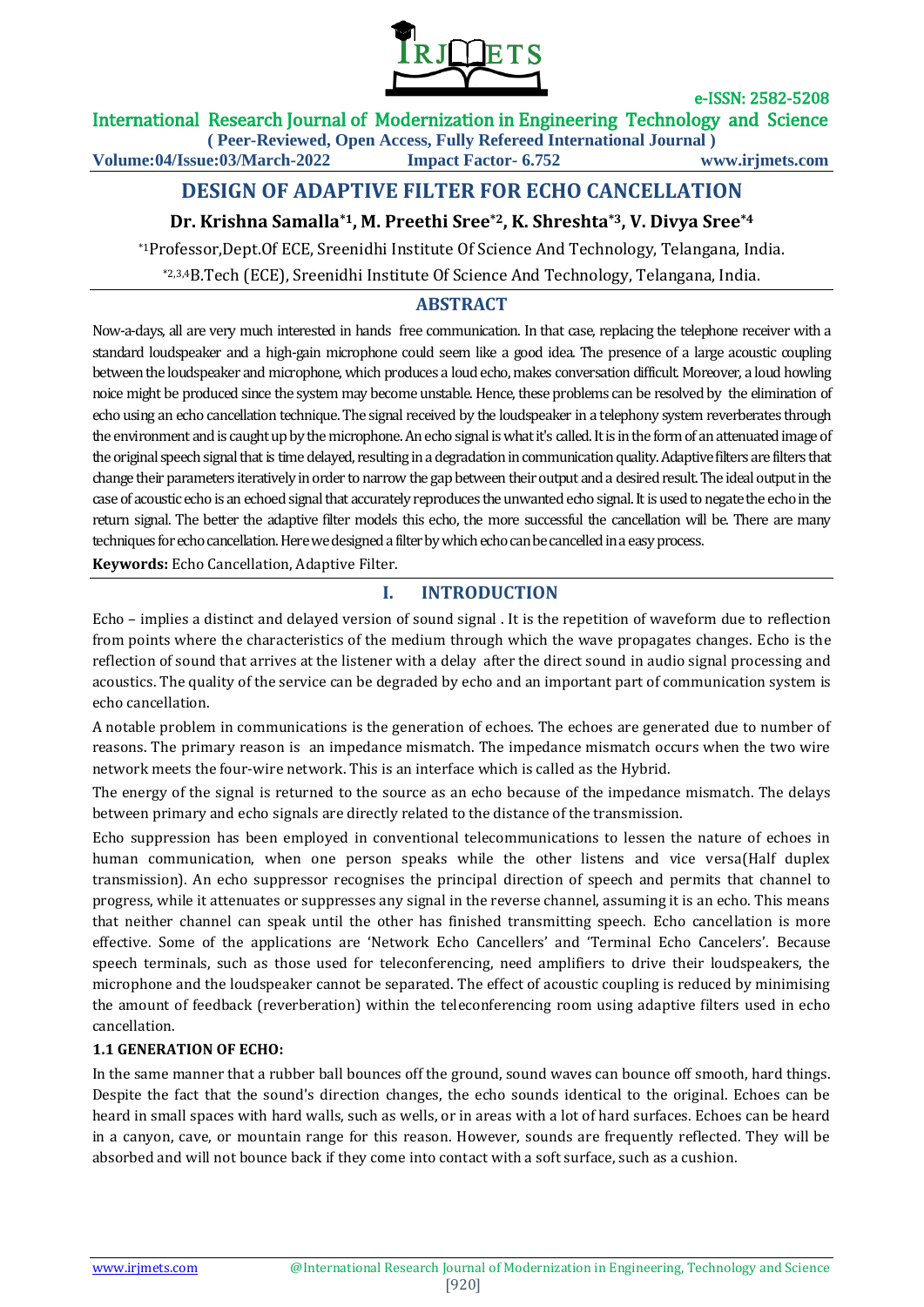

International Research Journal of Modernization in Engineering Technology and Science **( Peer-Reviewed, Open Access, Fully Refereed International Journal )**

**Volume:04/Issue:03/March-2022 Impact Factor- 6.752 www.irjmets.com**



**Fig:** Generation of echo signals

### **1.2 NEED FOR ECHO CANCELLATION:**

Wireless phones are seen as crucial communications tools in this era of global communications, and they have a direct impact on people's day-to-day personal and commercial communications. Today's subscribers consider speech quality to be a crucial aspect in determining a network's overall quality. It is key to maintain subscriber loyalty, regardless of whether or not the subscribers' opinions are subjective. As a result, the key to maintaining and improving the perceived speech quality of a call is to effectively remove hybrid and acoustic echoes, which are inherent within the telecommunications network infrastructure. Finally, the pursuit of better speech quality led to extensive research into the field of echo cancellation.

## **II. PROBLEM STATEMENT**

Traditional acoustic echo cancellers suffer from issues such as slow convergence (particularly for speech signals) and high computational complexity as the identification of the echo path requires filter with more than thousand taps, non-stationary speech input, slowly time varying systems to be identified. Traditional approaches are unable to meet the demand for fast convergence and low MSE levels, and the use of algorithms for echo cancellation adds to the complexity. We have designed a project in such a way that it removes the above complications.

### **III. LITERATURE SURVEY**

### **Existing System-1**

The traditional acoustic echo canceller has issues with slow convergence (particularly for speech signals) and high computational complexity as the identification of the echo path require filter with more than thousand taps, non-stationary speech input, slowly time-varying systems to be identified. When sound is reflected from the floor, wall, or other nearby objects, it is called an echo. When the round trip delay exceeds 30ms, echos become irritating. When it does, the echo strength will be 30dB higher, which is irritating.

Traditional adaptive filtering methods are unable to meet the demand for fast convergence and low MSE levels. There is a need to be computationally efficient and rapidly converging algorithm.

### **Existing System-2**

### **Adaptive Algorithms:**

### 1. LMS Algorithm:

Widrow and Hoff created the Least Mean Square (LMS) algorithm in 1959 as part of their pattern recognition research. Since then, it has become one of the most extensively used adaptive filtering algorithms. The LMS algorithm is a form of adaptive filter characterised as a stochastic gradient-based algorithm because it converges on the optimal wiener solution using the gradient vector of the filter tap weights.

### 2. NLMS Algorithm:

One of the main drawbacks of the LMS algorithm is that each iteration has a set step size parameter. The weight adjustment in the LMS method is proportional to the amplitude of the input vector samples. As a result, the LMS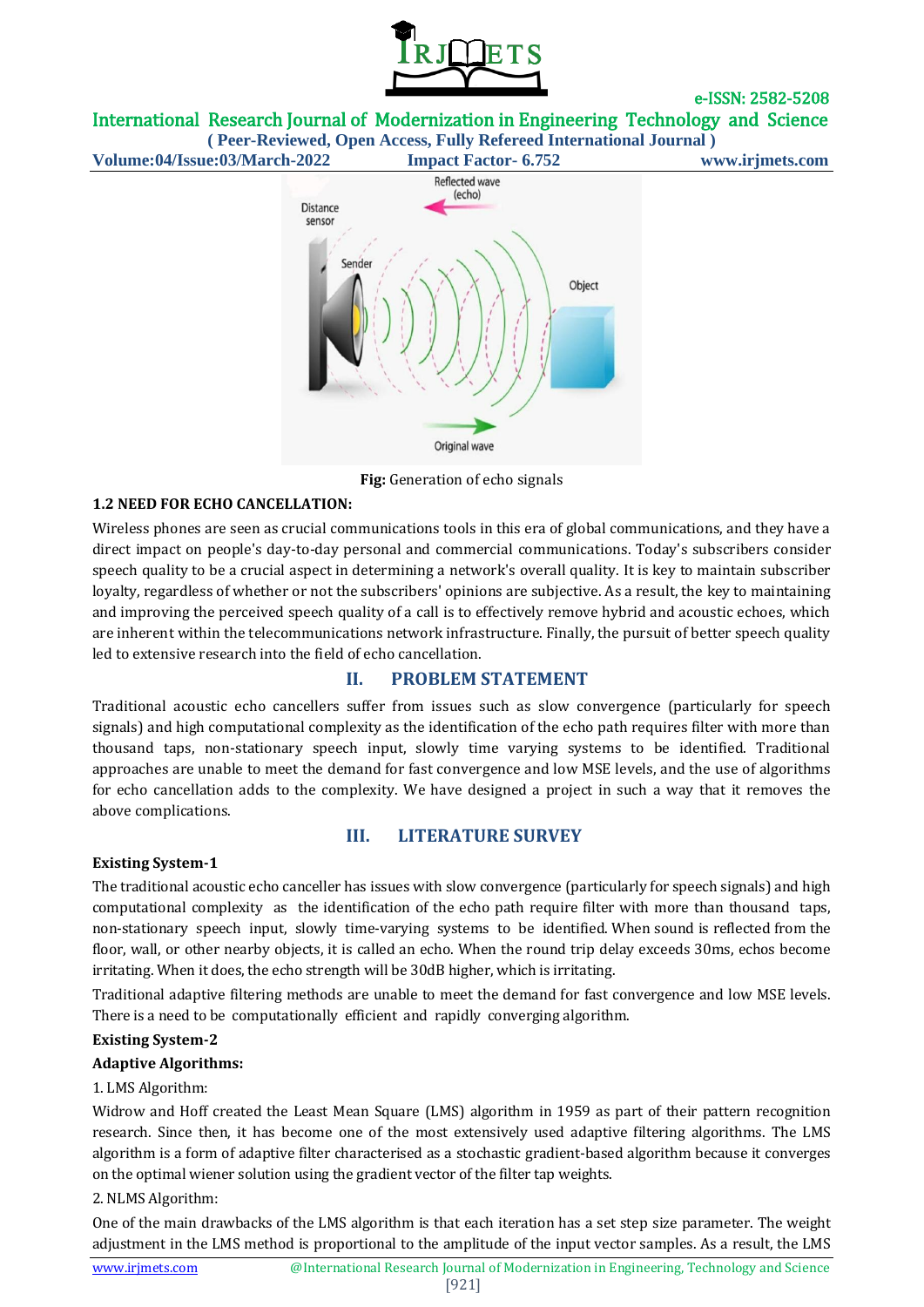

# International Research Journal of Modernization in Engineering Technology and Science

**( Peer-Reviewed, Open Access, Fully Refereed International Journal ) Volume:04/Issue:03/March-2022 Impact Factor- 6.752 www.irjmets.com**

suffers from gradient noise amplification when the input vector[n] is big. To mitigate this issue, the weight vector change done at each iteration is normalised. The normalised least mean square algorithm (NLMS) is an extension of the LMS algorithm that calculates maximum step size to avoid this issue.

### 3. IPNLMS Algorithm:

As an interesting alternative to the normalised least-mean-square (NLMS) filter, proportionate adaptive filters, such as the improved proportionate normalised least-mean-square (IPNLMS) algorithm, have been presented for echo cancellation. The IPNLMS algorithm combines proportional (PNLMS) and non-proportionate (NLMS) updating methods. The difficulty with the PNLMS algorithm is that it performs better when the impulse response is sparse, but it is slower to convergence than NLMS when the impulse response is not sparse, hence we opt for IPNLMS.

### 4. RLS Algorithm:

At each iteration, the least square algorithms require all previous samples of the input signal as well as the desired output. Weiner filter's RLS version is a simple adaptive and time update version. This filter detects temporal changes for non-stationary signals, yet it has the same convergence behaviour as a wiener filter for stationary signals.

The RLS algorithm is well-known for its superior performance in time-varying situations. These benefits come at the expense of greater computing complexity and perhaps additional stability issues.

| <b>Algorithms</b> | Convergence    | <b>Mean</b>  | <b>Computation</b> | <b>Stability</b> | Signal to    |
|-------------------|----------------|--------------|--------------------|------------------|--------------|
|                   | rate           | Square       | <b>Complexity</b>  |                  | <b>Noise</b> |
|                   |                | <b>Error</b> |                    |                  | <b>Ratio</b> |
| LMS               | More           | Mediate      | Simplest           | Sensitive to     | Lower        |
|                   | iteration      | value of     |                    | scaling of       | than         |
|                   | required to    | <b>MSE</b>   |                    | its input,       | <b>NLMS</b>  |
|                   | converge.      |              |                    | therefore        |              |
|                   |                |              |                    | it's hard to     |              |
|                   |                |              |                    | choose step-     |              |
|                   |                |              |                    | size to give     |              |
|                   |                |              |                    | stability        |              |
| <b>NLMS</b>       | Less iteration | Lowest       | Simple             | Stable with      | High         |
|                   | to converge,   | value of     |                    | a small          |              |
|                   | Faster than    | <b>MSE</b>   |                    | value of         |              |
|                   | LMS and        |              |                    | step-size        |              |
|                   | <b>RLS</b>     |              |                    |                  |              |
|                   |                |              |                    |                  |              |

### **A comparison between the LMS, NLMS and the RLS aalgorithm**

| <b>RLS</b> | Less iteration   Highest |            | Highly  |  |
|------------|--------------------------|------------|---------|--|
|            | than LMS to              | value of   | Complex |  |
|            | converge                 | <b>MSE</b> |         |  |

### **Comparing the LMS, NLMS and RLS algorithms at their best performance:**

1. Filtered Speech: As seen in Fig, the LMS and NLMS algorithms function nearly identically, with the exception that the LMS is unstable.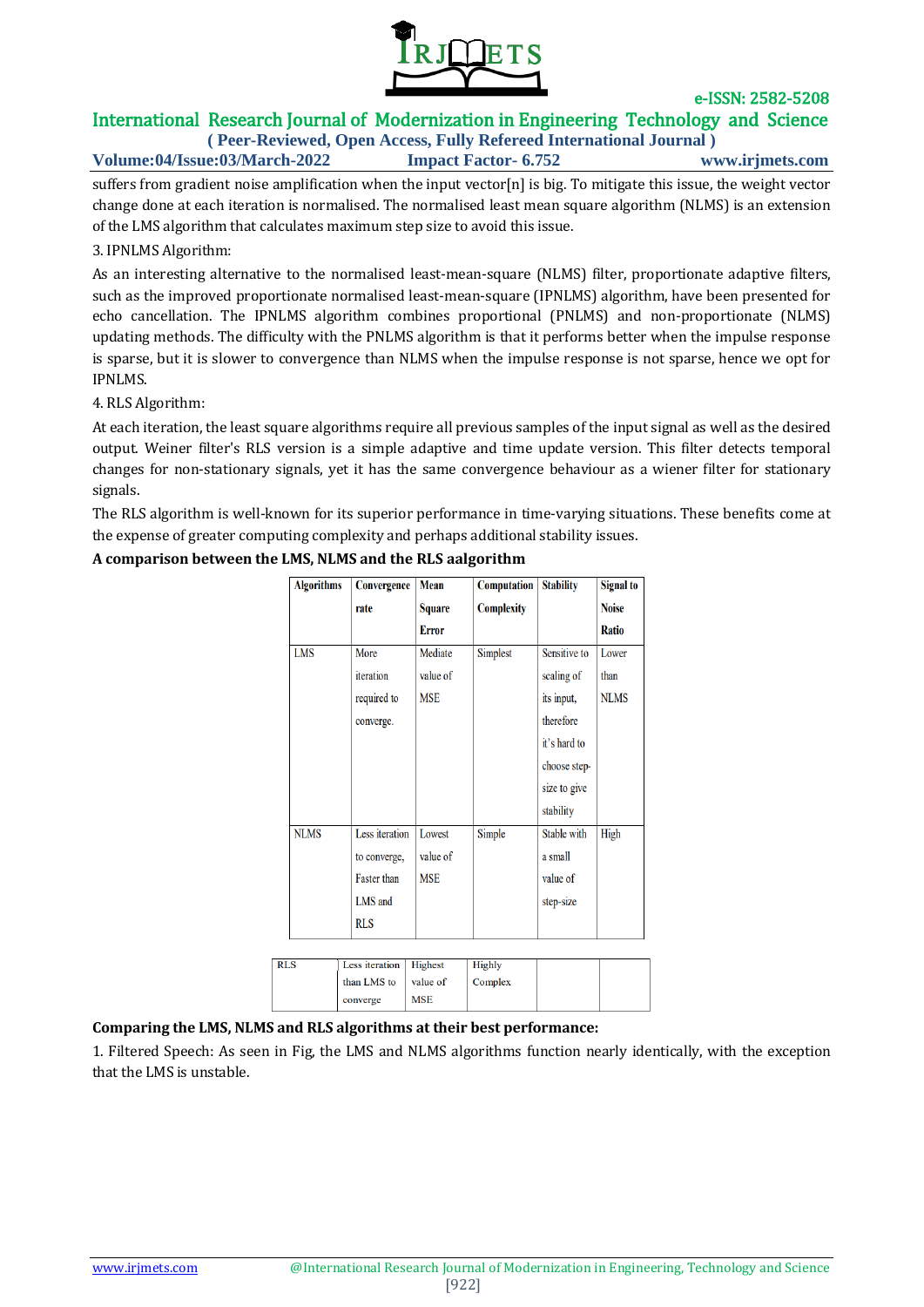

International Research Journal of Modernization in Engineering Technology and Science

**( Peer-Reviewed, Open Access, Fully Refereed International Journal ) Volume:04/Issue:03/March-2022 Impact Factor- 6.752 www.irjmets.com**



Filtered Speech signals of LMS algorithm at  $\mu = 0.1$ , NLMS algorithm at  $\mu = 0.1$  and RLS algorithm at  $\beta = 1.0$ : N = 10 taps

2. Signal to Noise Ratio (dB): The NLMS performs its best compared to others that is shown in fig



SNR of LMS algorithm at  $\mu = 0.1$ , NLMS algorithm at  $\mu = 0.1$  and RLS algorithm at  $\beta = 1.0$ :  $N = 10$  taps

3. Mean Square Error (MSE): Because of its good convergence rate and stability, the NLMS MSE's signal (blue signal) is not visible; it perfectly attenuates the power of the error, followed by the LMS and then the RLS in this experiment.



MSE of LMS algorithm at  $\mu = 0.1$ , NLMS algorithm at  $\mu = 0.1$  and RLS algorithm at  $\beta = 1.0$ : N

 $= 10$  taps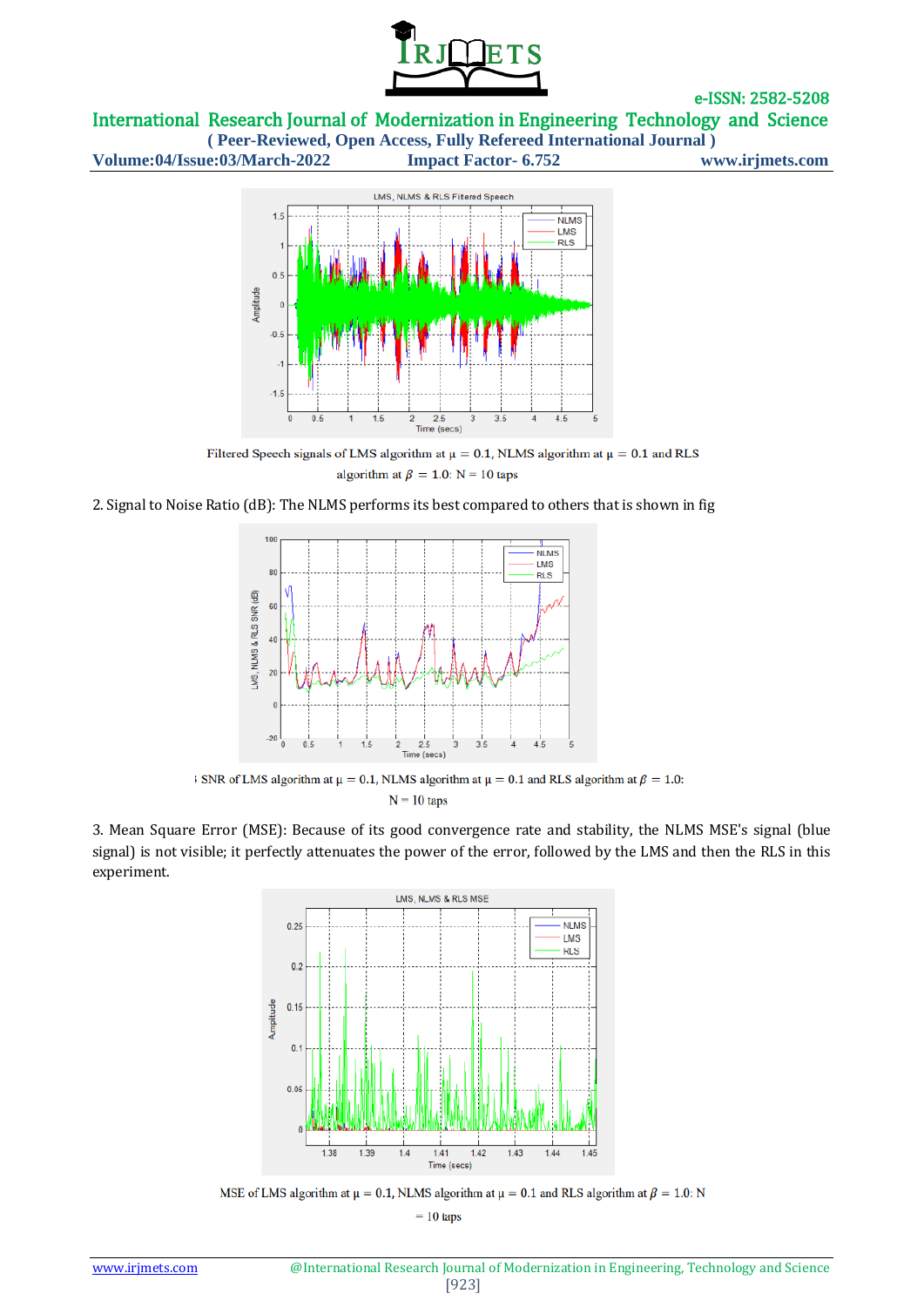

International Research Journal of Modernization in Engineering Technology and Science

**( Peer-Reviewed, Open Access, Fully Refereed International Journal )**

**Volume:04/Issue:03/March-2022 Impact Factor- 6.752 www.irjmets.com**



Inverse filtering (IF) is a well-known voice and speech analysis technique that focuses on determining the origin of spoken communication. The glottal volume velocity waveform or glottal airflow can be estimated using this method. By filtering the speech stream, inverse filtering creates a computational model for glottal pulse detection. To remove echo from the signal, Matlab can be used to denoise it.

#### **BLOCK DIAGRAM**



The above block simply shows the functioning of the project in which various components are connected. Here the microphone generates the sound signal. An echo signal is also created from microphone but with some delay and attenuation. A simple summer is used which is used to add signals. Filters are data processing techniques for smoothing out high-frequency data or removing periodic trends of a given frequency. The output signal is the exact copy of the original sound signal. This is the basic principle behind our project Echo cancellation.

#### **Adaptive Filters**

An adaptive filter, as the name implies, is a digital filter that automatically adjusts to changes in its input signals using a combination of adaptive algorithms to modify the filter's coefficients. Echo cancellation, radar signal processing, noise cancellation, biomedical signal improvement, and communication channel equalisation are all applications that use adaptive filters. The application of adaptive filters to echo cancellation is the topic of this report.



**Fig:** General setup of adaptive filter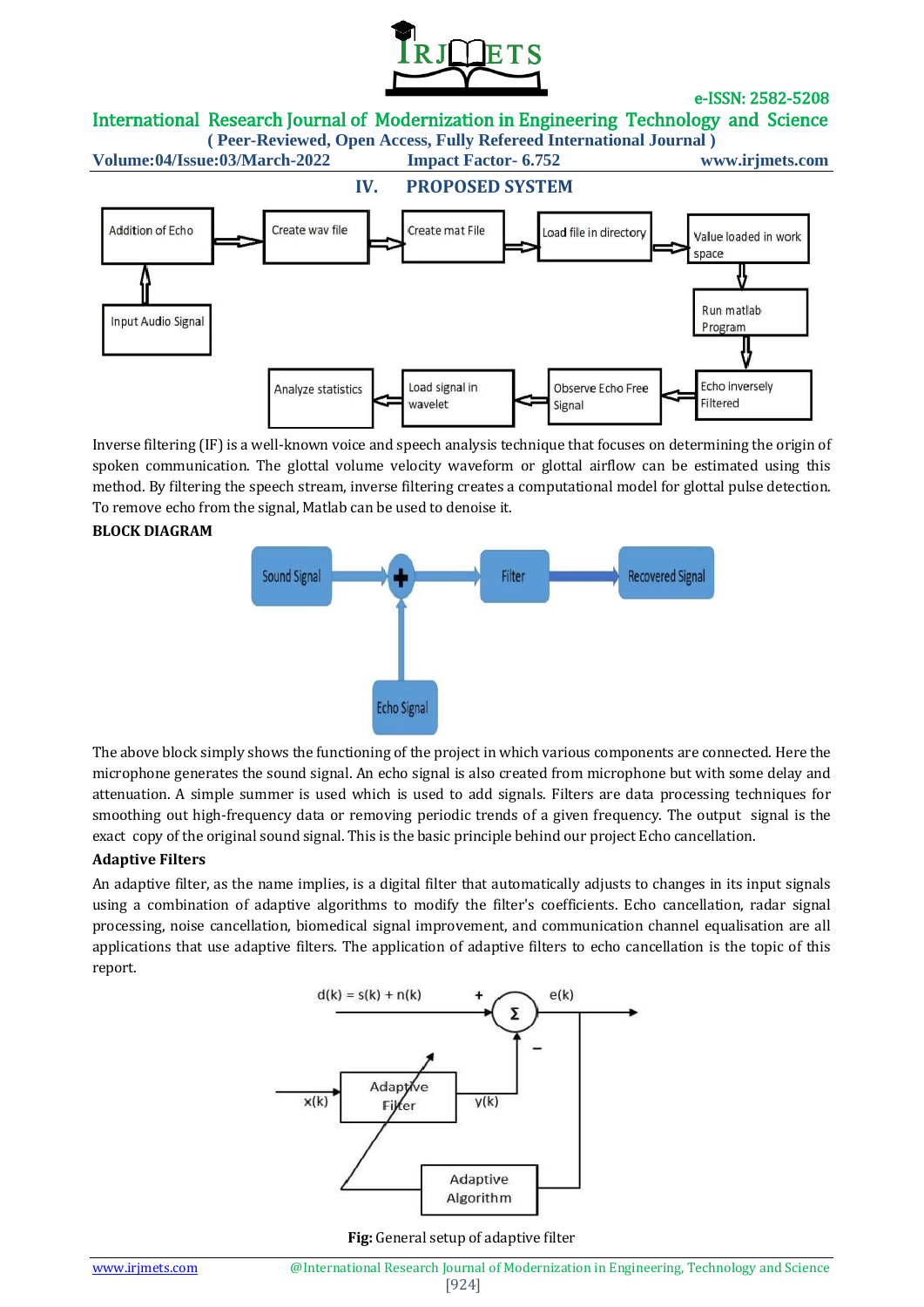

# International Research Journal of Modernization in Engineering Technology and Science

**( Peer-Reviewed, Open Access, Fully Refereed International Journal ) Volume:04/Issue:03/March-2022 Impact Factor- 6.752 www.irjmets.com**

Figure depicts the general setup of an adaptive filtering environment, with  $k$  denoting the iteration number,  $x(k)$ denoting the input signal, y(k) denoting the adaptive filter output, and d(k) denoting the target signal. The error signal  $e(k)$  is calculated by multiplying  $d(k)$  by  $y(k)$ . The error is then utilised to create a performance function or objective function that the adaptive algorithm uses to determine when the filter coefficients should be updated.

In an echo cancellation system, an adaptive filter adjusts approaches that must be employed to obtain correct solutions to the problem of echo. The following steps are included in an adaptive filtering process:

1. A filtering procedure that is designed to produce a desired result in response to input data, and

2. An adaptive process that gives an algorithm for changing the coefficients of a set of filters.

Finite impulse response (FIR) filters and Infinite impulse response (IIR) filters are two forms of adaptive filters that differ in their impulse response. Non-recursive structures are commonly used in FIR filters, whereas recursive realisations are used in IIR filters. In this report, FIR filters will be discussed.

### **Adaptive FIR Filter :**

The tapped delay line, lattice predictor, and Systolic array are the three types of FIR structures. The tapped delay line, also known as a transversal filter, is the most often used adaptive FIR structure. The tapped delay line, lattice predictor, and Systolic array are the three types of FIR structures. The tapped delay line, also known as a transversal filter, is the most often used adaptive FIR structure. A filter coefficient, also known as tap weight, is used to multiply each tap delay input connected to each multiplier. As a result, a multiplier linked to the nth tap input  $x(k-n)$  yields the inner product wn(k-n), where wn is the appropriate tap weight and n=0, 1, 2,..., N-1.

The multiplier outputs are added together by each adder in the filter, yielding a total filter output  $y(k)$  as a linear combination of the filter coefficients.



The software used in this project is MATLAB. MATLAB is a general-purpose, powerful, and efficient mathematical software tool. The graphics and matrix processing capabilities of MATLAB are outstanding. It combines mathematical computing with a sophisticated language to create a secure computing environment for technical applications.

We used MATLAB because the input signals (far-end and near-end talker signals) were voices. These voices are saved as wav files, which can easily be loaded into the code. The intermediate signals (echo signals) and output signals (error signal and signals obtained after echo cancellation) were obtained as wav files. As a result, the audio of the voice signals could be heard, which facilitated enormous judgments regarding the outcomes acquired.

Almost all signal processing applications have built-in functions in the signal processing toolbox. The toolbox improves code efficiency by allowing these functions to be called wherever they are needed rather than having to write separate subroutines.

As MATLAB enables visuals, the outcomes of a simulation could be easily displayed in a graphical format.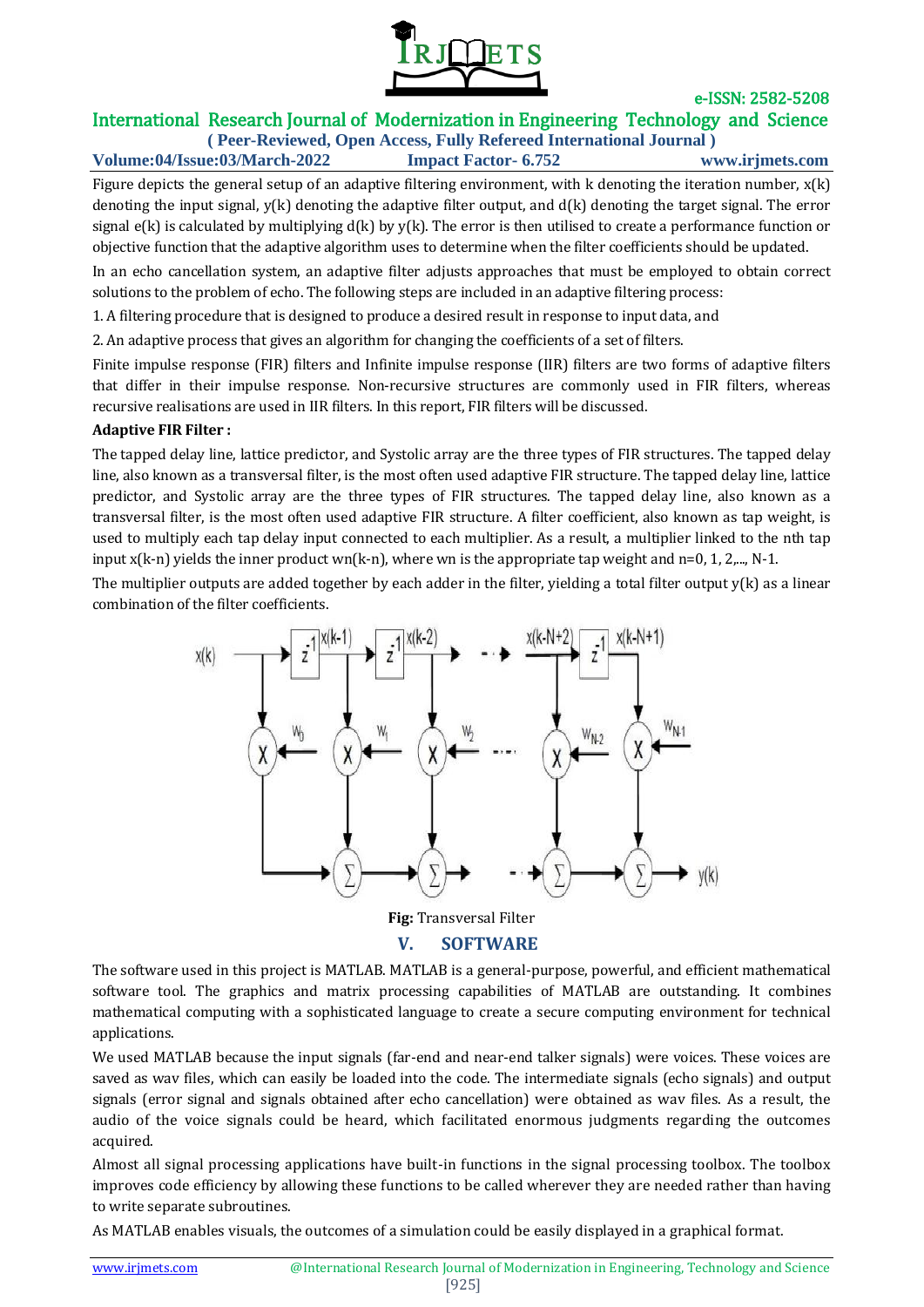

## International Research Journal of Modernization in Engineering Technology and Science

**( Peer-Reviewed, Open Access, Fully Refereed International Journal )**

**Volume:04/Issue:03/March-2022 Impact Factor- 6.752 www.irjmets.com**

### **Matlab System**

There are five main elements in the matlab system.

### **Development Environments**

This is a collection of tools and utilities that make it easier to use MATLAB operations and files. The graphical user interface is employed in many of these tools. It includes the MATLAB desktop and command window, as well as a command history, an editor and debugger, and browsers for looking at help, workspace, reports, and the search route.

### MATLAB- Mathematical Function Library

This is a comprehensive collection of computing design, spanning from simple functions such as sum, sine, and cosine, to more advanced features like as the matrix inverse, matrix eigenvalues, Bessel functions, and rapid Fourier transformations.

### MATLAB Language

This is a high-level matrix/array programming language that includes control flow statements, functions, data structures, input/output, and object-oriented programming features.

It enables "programming in the tiny" to quickly develop quick and filthy throw-away programmes, as well as "programming in the huge" to quickly create vast and complicated application functionalities.

### **Graphics**

MATLAB includes a lot of features for presenting vectors and matrices as graphs, as well as annotating and printing them. It includes high-level frameworks for data visualisation in two and three dimensions, image processing, animation, and presentation graphics. It also includes low-level components that enable us to freely configure the graphics display and create comprehensive graphical user interfaces in our MATLAB programmes.

### MATLAB External Interfaces/API

This is a library that allows us to interface with MATLAB using C and FORTRAN programmes. It includes everything you need to invoke MATLAB routines (dynamic linking), use MATLAB as a computational engine, and read and write MAT-files

## **VI. WORKING**

First a Sound signal is taken. The Sound signal can the Speech signal of a person or a music signal. Then an Echoed signal is generated. The Echo is generated by adding a delay to a signal and adding a attenuation factor. The generated echo signal and the sound signal are added by a summer. Now a Echoed signal is generated. In order to remove echo from the echoed signal we used a filter i.e., 1-D digital filter. It is an Adaptive filter.

A filter is a signal processing system that reduces or enhances specific qualities. Applications are Multimedia, technology, and communication etc.

When the echoed signal is applied to the Adaptive filter, it gives the original signal as its output. An adaptive filter is a system, or a linear filter, with a transfer function controlled by variable parameters and the ability to alter those parameters using an optimization technique. The amplitude of the echoed signal will be greater than the original signal. The filter removes the echo and reduces its amplitude. Now, we get a output signal that is an exact replica of original signal. Thus, this project makes easy to remove echo from a echoed signal i.e., echo cancellation.

This project is implemented using matlab. We have written a program in editor window for Echo Cancellation. First and formost enter an audio signal. Following that, an Echo signal is added. To add the audio signal to Matlab, we created a wav file. Save the program with .m extension and a mat file is created. Now load file in the directory. We can see the values loaded in the workspace. Now run the matlab program. Then a graph is plotted for original signal, echoed signal and recovered signal.

# **VII. SIMULATIONS AND RESULTS**

### **Original Speech Signal:**

For this, a live speech was recorded using microphone in a non-stationary setting at 8000 samples per second.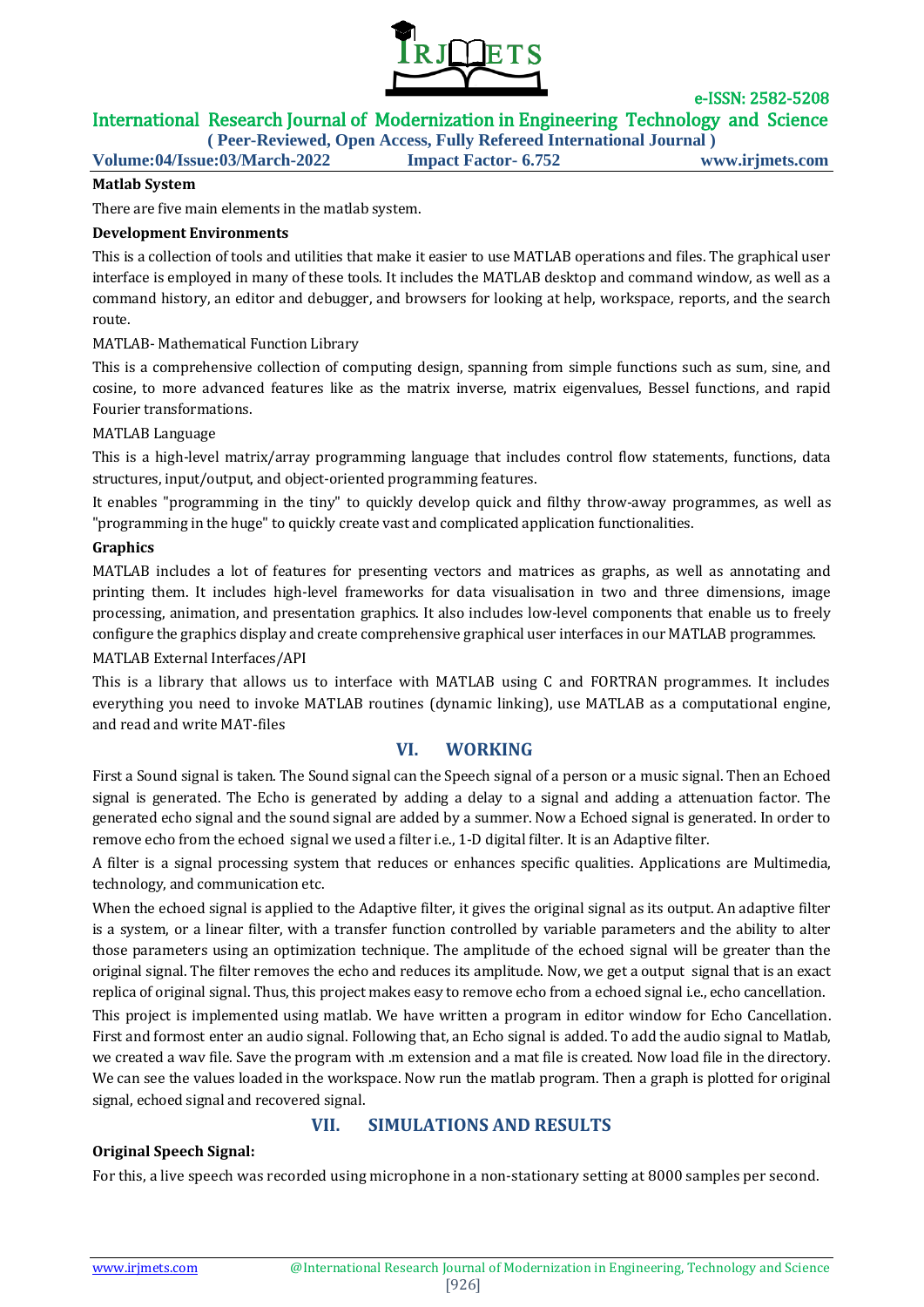

International Research Journal of Modernization in Engineering Technology and Science

**( Peer-Reviewed, Open Access, Fully Refereed International Journal ) Volume:04/Issue:03/March-2022 Impact Factor- 6.752 www.irjmets.com**



### **Echo Signal:**

The echo signal was created by adding some delay and attenuation factor to the speech signal.



### **Recovered Signal:**

The signal that was recovered is an exact copy of the original signal.



### **VIII. CONCLUSION**

The notion of acoustic echo cancellation is well-known for achieving smooth and flawless speech quality. Acoustic echo cancellation removes acoustic coupling between the microphone and loudspeaker, which causes echo, reverberation, and unwanted noise. When compared to its analog counterpart, which took a long time to create, audio effect generation utilising digital signal processing is a simple and time-consuming procedure.